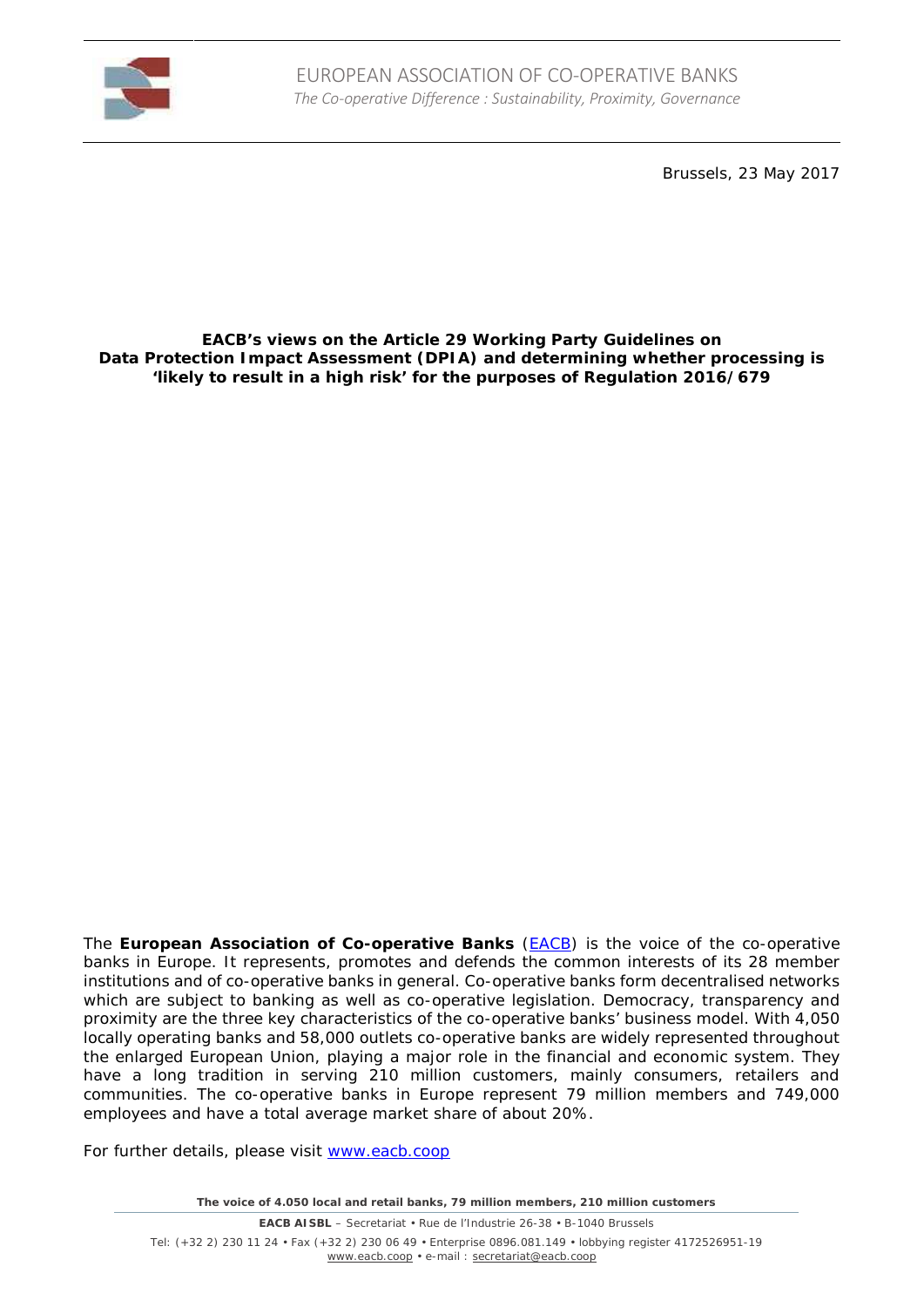

## **Introduction**

The European Association of Co-operative Banks (EACB) welcomes the opportunity to provide the Article 29 Working Party (WP29) with its comments on the draft Guidelines on 'Data Protection Impact Assessment (DPIA) and determining whether processing is 'likely to result in a high risk' for the purposes of Regulation 2016/679' adopted in April 2016.

**Comments on the Guidelines on Data Protection Impact Assessment (DPIA)**

## **General Comments**

EACB members believe that the requirements set out by the WP29 can lead to a considerable but unnecessary increase in workload for co-operative banks. Requirements effectively leading to DPIAs for a large number of data processing activities, where this is not necessary, would have a significant negative impact on the operations of credit institutions compared to the status quo, where only a 'pre-control' is needed.

Moreover, we would like to bring to the attention of the WP29 that the Anti-Money Laundering Directive requires a systematic monitoring of customers in order to fulfil its objectives. We believe processing activities falling under such legal requirement clearly fall under the exceptions identified in the draft Guidelines, whereby a DPIA is not required where a processing operation has a legal basis in EU or Member State law (page 11). Processing data in order to apply AML rules should be out of the scope of DPIAs and the EACB would appreciate an explicit mention of this in the final Guidelines.

Similarly processing carried out conforming to guidelines issued by the European Supervisory Authorities (ESAs) as part of the implementation of banking regulation, e.g. guidelines on arrears and foreclosure and on creditworthiness assessment under the Mortgage Credit Directive (MCD), should also fall under such exception.

# **Specific concerns**

**Chapter III. DPIA: the Regulation explained**

**A. What does a DPIA address? (Page 6 of the WP29 guidelines)**

EACB members believe the Guidelines should clarify that controllers have the flexibility to include different types of processing activities under a single DPIA, where possible.

**B. Which processing operations are subject to a DPIA? (Page 7 of the WP29 guidelines)**

It is true that a DPIA is to be carried out according to the specifications of the GDPR if a processing is *'likely to result in a high risk to the rights and freedoms of natural persons'*. It is also true that Article 35(3) provides some examples and so it should not be interpreted as an exhaustive list.

However, EACB members believe the criteria listed on pages 7, 8, 9, which have the purpose to provide a more concrete set of processing operations that require a DPIA due to their inherent high risk, are too broad. When read in conjunction with the 'rule of thumb' that *'processing operations which meet at least two of these criteria will require a DPIA'*, such list would effectively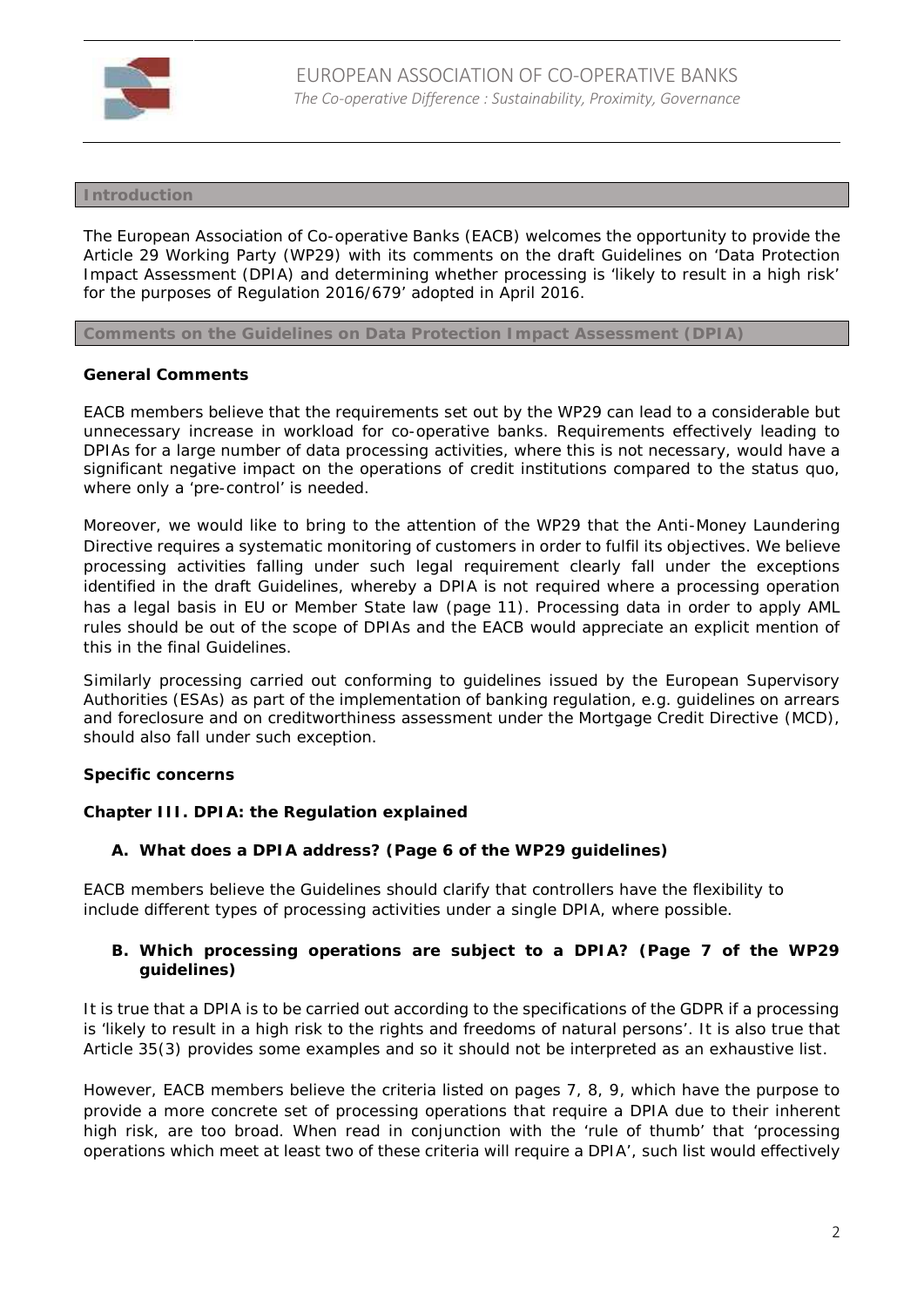

make DPIAs mandatory for virtually all processing operations – thus taking resources away from genuinely risky processing activities, contrary to a risk-based approach.

Moreover, the guidelines only give two examples of situations where a DPIA is not needed. EACB members would appreciate a more concrete and exhaustive list of examples of situations where a DPIA is not necessary.

Looking at the specific criteria, EACB members would like to note the following:

- Point 2. Automated decision making with legal or similar significant effect: the current text is too generic and we would welcome further explanation in the upcoming Guidelines on profiling.
- Point 3. Systematic monitoring: EACB members deploy video surveillance systems in their branches for basic purposes such as ensuring security of their premises and operations. We believe it would be disproportionate to require a DPIA for such basic processing activities and would welcome a more granular approach in the Guidelines, possibly specifying examples of systematic monitoring activities that do not require a DPIA.
- Point 4. Sensitive data: EACB members disagree with the draft Guidelines' statement that 'sensitive data' also includes '*electronic communication data, location data, financial data (that might be used for payment fraud)'*. Both Articles 9 and 10 as Recital 51 are clear on the specific types of data that fall under special categories – the Guidelines should in no circumstances add to this exhaustive list.
- Point 5. Data processed on a large scale: Data processing in credit institutions always happens on a large scale, and by a literal interpretation should therefore always lead to a DPIA. Although this criterion needs to be assessed in light of other criteria, we believe it illustrate the need for further granularity in the Guidelines, possibly specifying examples of large-scale processing activities that do not require a DPIA.
- Point 7. Data concerning vulnerable data subjects (Recital 75): EACB members would like to point out that Member State legislation<sup>1</sup> already takes into account the position of employees in the employer/employee cooperation procedure. This should be enough to apply these requirements.

We do appreciate and support the clarification as to when DPIAs are necessary for already existing processing operations (page 11 of the guidelines), in particular when the Guidelines specify that DPIAs are needed for processing operations created after May 2018 or which change significantly. However, disagree with the draft Guidelines' statement (page 12) that DPIAs '*as a matter of good practice'* should be re-assessed every three years at the latest. We believe this requirement would be superfluous when no conditions have changed and that it has no basis in the GDPR (Article 35(11) only provides that a review should only be performed *'[w]here necessary'* and *'where there is a change of the risk represented by processing operations'*). We believe the decision as to how often a DPIA should be re-assessed should be left to the controller based on the specifics of the processing operations at hand, rather than setting one-size-fits-all limits as in the draft Guidelines.

<sup>&</sup>lt;sup>1</sup> For example in Finland the position of employees is alread is taken into account in the Act on Co-operation within Undertakings".